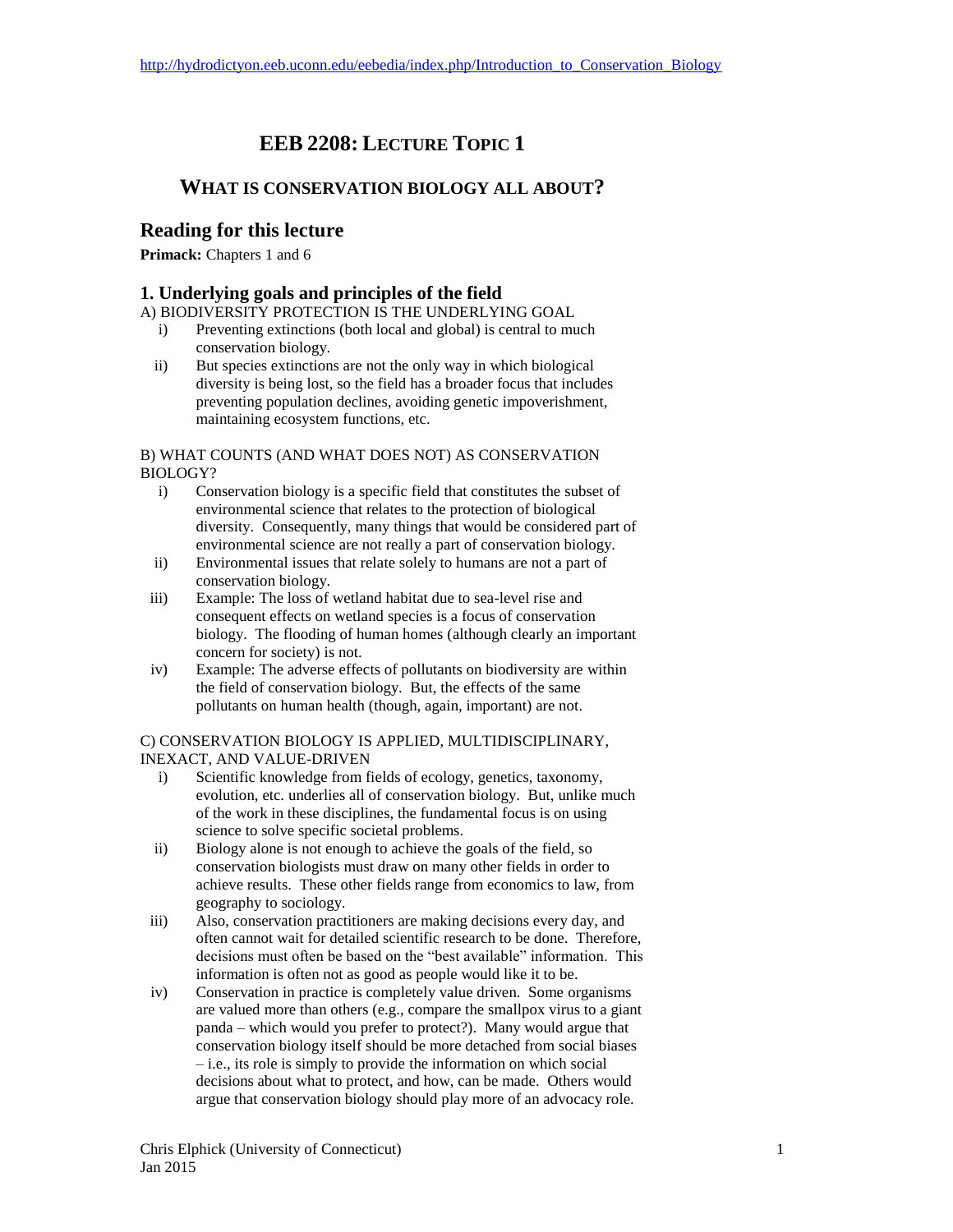In reality, there is inevitable blurring between these two perspectives, because research directions are always influenced by where there is funding and because most people who are interested in conservation science also feel strongly about the political/social aspects of conservation protection.

v) In many of these respects, conservation biology is analogous to medicine. We'd all like doctors to have perfect knowledge about why we get sick and always be able to make us better. But in reality there is often a lot of uncertainty, and where research is focused is often influenced by political/social issues.

# **2. Why is it important to protect biological diversity?**

### A) AESTHETIC REASONS

i) People like nature, as shown by the number of people who feed wildlife, go birdwatching, visit zoos and national parks, watch TV nature specials, etc., etc., etc.

### B) MORAL OR ETHICAL REASONS

- i) Many people believe that other organisms have intrinsic value and an intrinsic right to exist. The reasons for this view vary from a belief in deep ecology or animal rights to deep-felt religious views that a diversity of life was created by some greater being, and that we have no right to destroy that life.
- ii) Another ethical argument for protecting biological diversity is simply that we owe it to future generations to give them what we have available to us. This argument could be utilitarian (i.e., we shouldn't use up all the resources that other generations could use) or not (i.e., future generations deserve to see redwood forests and giant pandas, simply because these things are really cool).

#### C) ECONOMIC REASONS

- i) Biological diversity is an important source of economic productivity. Agriculture uses species derived from wild organisms, and could potentially benefit from other species that have yet to be domesticated. Even if this is not the case, then the genetic diversity present in wild species could be helpful in enhancing modern crops.
- ii) More directly, there are many wild organisms that are exploited for economic gain and that are an integral part of society. Forestry provides paper, timber, etc. Fisheries provide human food, food for livestock, etc.
- iii) Medicine is another area where there is potential economic (as well as human well-being) value to protecting biological diversity. For example, the drug digitalis – which has been one of the most important heart medicines for over 200 years – is derived from a common European plant called the foxglove.

#### D) ECOLOGICAL SERVICES

- i) Yet another set of reasons for protecting biological diversity come from the many "services" that ecological systems provide.
- ii) In some cases these services can be viewed in economic terms, but in others it is hard to quantify the financial value of them.
- iii) Examples of such services include things like: the role that wetlands play in preventing flooding, the extent to which vegetation cover prevents soil erosion, and the pollination of agricultural crops by insects.